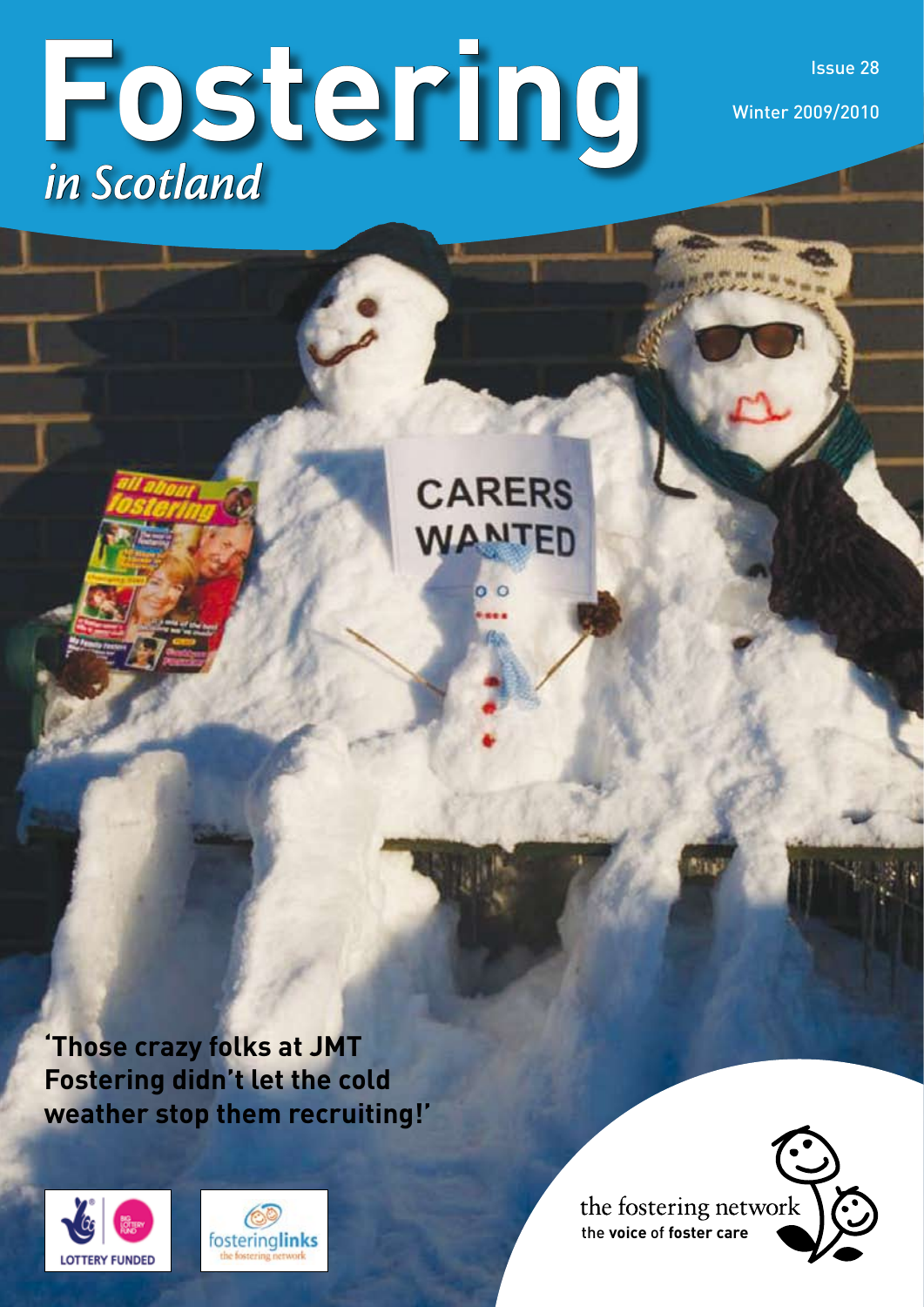# **Hello and welcome…**

**…to the latest edition** of Fostering in Scotland! This quarterly newsletter is produced as part of the Fostering Links project which is funded by the Big Lottery Fund. You can read more about the work of the Fostering Links project elsewhere in this edition, or for further information please get in touch with me directly!

This newsletter is mailed out to all our members in Scotland including foster carers, fostering services and a range of other organisations. We also send this out electronically via email to all elected officials, including local councillors and MSP's, and reaches over 5,000 people who have a real interest in foster care! If you have any news you would like to include in the next edition, please get in touch – we would love to hear from you!

I'd like to thank everyone who has contributed to this newsletter. In particular Nicole, Laura and Kieran, the daughters and son of foster carers, and to foster carers Emmeline, Mary, Betty and Robert for taking time out from their fostering day to update us!

It's a new year and 25 years since we opened our office in Scotland. The team here in Glasgow are delighted to welcome two new members to our office to take forward the Recruitment and Retention project and also the Young People's project! We look forward to finding out a bit more about





them both and the work they will be undertaking in the next edition of Fostering in Scotland.

In December the Glasgow team attended our Staff Day in London. This gave us the chance to catch up with our colleagues from across the UK and find out all the exciting developments which are taking place in England, Wales and Northern Ireland, as well as share what is happening here in Scotland. We hope to update you on these developments throughout the year, as well as on our website. It would be great to see you at some of the meetings, events and training sessions we have planned for 2010.

We would like to thank JMT Fostering for sending in a photo of their recruitment activity over the past month (front cover image)! If you have a photo for the cover of our next edition we would love to see it!

As always, we hope you enjoy reading this. Please get in touch if you have anything you would like to include in our next edition!

Best wishes,

Varal



Linda, Sue, Deborah, Joy and Sara heading to our staff day

## **Do you know if you are a member of the Fostering Network?**

**If you are receiving** this newsletter then there is a good chance that you are a member of the Fostering Network, but if you are unsure then please get in touch with us to check.

Remember, membership not only provides you with a wide range of information and access to our 'members only' area of the website, but it also provides foster carers and their families with legal protection insurance which provides legal assistance and representation in the event of an allegation.

It is really important that your membership fee is up to date before you need legal support, otherwise our legal protection insurance won't cover you. For most foster carers their membership of the Fostering Network is paid for by their agency, therefore, for fostering services it is vital that as soon as foster carers are approved they are added as members. It doesn't take long to update your foster carers details and allegations can happen at any time, so please don't wait to do a batch renewal.

Sandra Moody, Fosterline Scotland worker, says: 'In recent months there have been situations where newly approved carers have had allegations made against them and found they were not covered by the legal protection insurance because their agency had not notified the Fostering Network of their approval. This could have involved considerable expense to organise legal representation. Agencies also need to renew their membership promptly to avoid situations where foster carers are not covered.'

Further information about legal protection insurance is available to download at

www.fostering.net/members

#### Are you a newly approved foster carer?

Check that your membership is up to date before accepting a placement, or you won't be covered by our legal insurance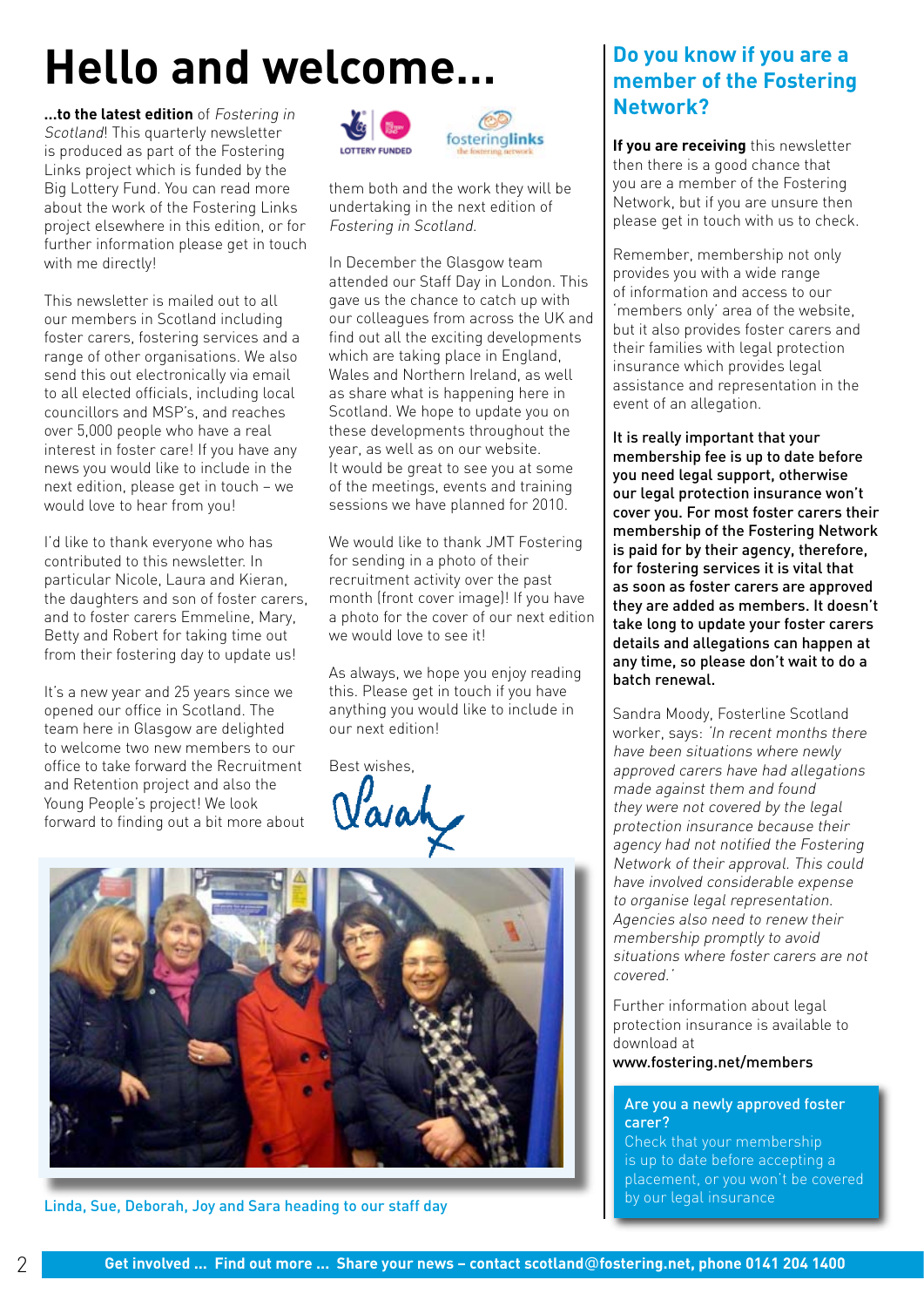## Dear Members,

#### **A very Happy New Year to you all!**

I hope that you all managed to survive the intense cold and the dreadful travel conditions which started off 2010, and I imagine that for many of you the winter break may have been extended with schools closed across the country!

As ever work at the Fostering Network's office in Glasgow has continued to be busy and the staff have all worked very hard this past year and as a result many developments are in progress. I am always impressed by the willingness of all the staff in Ingram House to do that bit more than I ever expect and with a cheerful approach. I want to thank them all on your behalf as there are so many unseen tasks that they just get on with day and daily to ensure that members get a good service!

It is an exciting time for the Fostering Network in Scotland as we welcome two new members of staff to the Glasgow team and look forward to the start of the Young People's project and to a new project worker taking forward the short term Recruitment and Retention project. We are also hoping to appoint a Fosterline Scotland worker soon who will work alongside Sandra Moody in offering advice, information and support across the country.

I am also looking forward to the range of meetings and events that Sarah Crangle is planning across Scotland as part of the Fostering Links project. It is always a pleasure to meet foster carers and workers and to be involved with the debates on the issues that matter to you and the children looked after in fostering services.

Work continues on a number of big policy and practice issues with the quidance on the Looked After Regulations nearing completion. The long awaited guidance on responding to allegations or concerns raised about children placed with foster carers is being revised further but we hope that some best practice guidance will not be too long delayed. We are hoping to do some further work on this with colleagues from the Scottish Institute for Residential Child Care as many of the responses to concerns in residential care need the same careful approach as that recommended for fostering.

If you have not already signed up for the Fostering Network's Together for Change campaign I hope you will go onto the website and add your voices to the changes proposed.

I am really looking forward to meeting many foster carers, workers and young people during 2010 please keep a look out for dates for events!

Best wishes,

Anne Black

**Anne Black Chair, the Fostering Network Advisory Committee**

## **Training from the Fostering Network…**

**… STOP PRESS STOP PRESS STOP ... We still have limited places**  available on our new **Assessing and Working with Same Sex Couples** course which is taking place on Wednesday 17 February in Glasgow. This one-day training costs £110 +VAT (including lunch) and is being facilitated by Dr Helen Cosis Brown, Principal Lecturer in Social Work at Middlesex University. This course will help participants to think through, effectively and in child focussed ways, how to recruit, assess and support same sex couples as foster carers.

We also have further dates for our open courses including:

#### **Competency Based Assessment of Foster Carers** 28 and 29 April, Glasgow

#### **Men in Foster Care**

12 June, Glasgow

These courses fill up quickly so please get in touch with Joy Crawford, **t** 0141 204 1400, **e** joy.crawford@fostering.net to avoid disappointment.

Sue and Joy in our training team are always happy to discuss your training needs with you, whether to book a place on one of our open courses, (attended from participants from across the country) or perhaps to run something 'in-house' (within your agency).

## **The Fostering Network is on Facebook**

**If you are a member** of Facebook, why not join our Facebook group and keep up to date with our work? www.facebook.com/ thefosteringnetwork

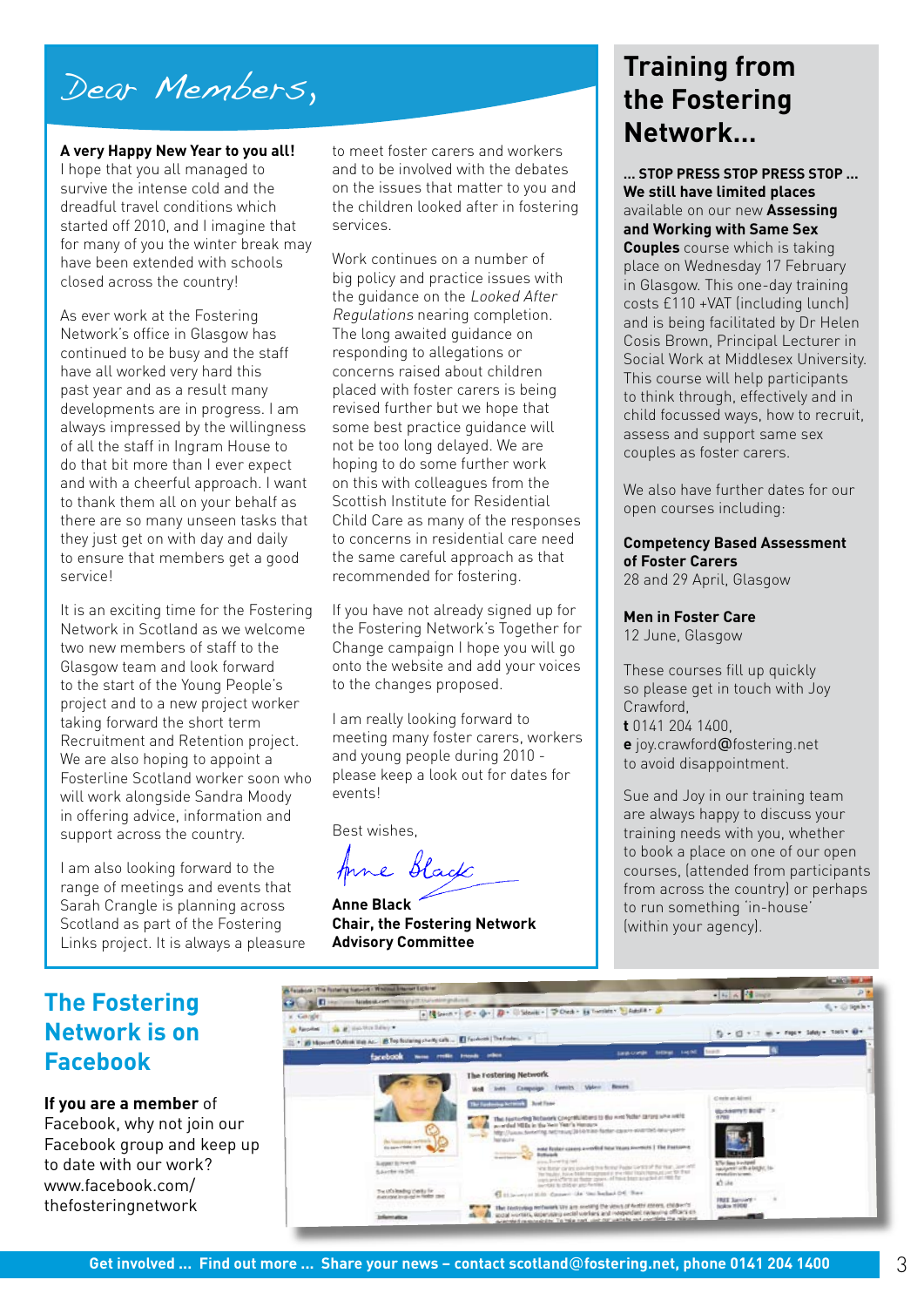## **Reflections over the past 25 years…**

**In 1985, eleven years after being established in England, the Fostering Network (previously NFCA) opened our office in Glasgow to work with all those involved in fostering across Scotland. Now 25 years on we are proud to be the UK's leading charity for everyone with a professional or personal involvement in fostering. With celebrations in the pipeline for reaching this landmark during 2010 we are delighted that foster carers from Dumfries and Galloway who have been involved in fostering for over 25 years share their recollections with us…**

'My name is Emmeline Carnochan. I have been a foster carer for Dumfries & Galloway Council for twenty-eight years and I first became interested in fostering when my six children left home. I had a large house, plenty of energy and time on my hands. I also worked in a children's home in Strathaven and would often take the children home at weekends. I got a lot of reward out of helping others and giving the young children opportunities and new experiences.

'It was around 1973 I approached the Social Work Department to express an interest in fostering and since then, I have had on average about fifty children, ranging from single placements to family groups. I have had one placement lasting twentyfour years. The young man in question came to me at the age of one year old, and apart from a period at University he has remained in my care spending all his free time from University with myself at 'our home'.

'In comparison to when I first started, there is a remarkable change in terms of the help and support available to carers. I feel having a designated Fostering Team and Social Worker has been of huge benefit and has decreased the feeling of isolation.

'I have also been keen to offer support, advice and guidance to parents of the children I have had in my care. My home has been open to many parents during assessment and rehabilitation periods.

'The only thing I struggle with and feel sad about at times is when the children have to move on. I have been told this is a healthy feeling as it shows the attachment between myself and the child has been strong.

'I have been keen to maintain contact with children who have moved on. Many of the children are keen to return for visits or keep in touch by phone. Some of the children in my care are now parents themselves and to date I continue to support one particular family in her role as parents/carers.

'In comparison to many years ago, I feel my views and opinions are taken into account. I am aware that information I have shared with agencies has contributed to the ongoing assessment and decisions about children and young people's futures, particularly in relation to Child Protection issues. I also get a lot of enjoyment out of making a difference to a child's life.

'Despite the fact I am seventy-nine years of age on my next birthday, I believe fostering has helped me keep 'young and active'. I strongly believe children 'come first' so therefore waste no time sitting around. Visits to the local park, feeding the horses and many outdoor activities are to the fore at all times.

'Taking all of the above into account, I strongly recommend fostering to anyone showing an interest. There have been many challenges, hurdles and upsets but the rewards hugely outweigh all of these put together. I have no intention of giving up yet and look forward to many more fostering experiences.'

Mary Anderson adds: 'Fostering has come a long way and changed a lot in the 25 years I have been a foster



carer. As well as fostering many, many children, my late husband and I adopted five children, all of whom have grown up and 'flown the nest'. Although we adopted, we continued fostering and I now foster only babies.

'I really enjoy working with the social services. My Link Worker from the Fostering and Adoption team is a real gem. The social services have greatly improved over the years and I hope to continue for many more years to come!'

Fostering and Adoption Team Manager, Jackie Dean says: 'We have a very energetic, enthusiastic, committed group of foster carers here in Dumfries & Galloway. This is a largely rural area and many foster carers live in fairly isolated spots so good support from the staff on our fostering & adoption team is crucial to supporting them in their care of the children we place. We are proud of the work we do and the carers we support.

'We have five foster carer households where the carers have been approved for over 25 years (some have adopted and come back to us again to foster more children).

'We all hope to be able to share your celebration of 25 years of fostering.'

**Thanks to Jackie, Mary and Emmeline for sharing their experiences. We would love to hear from you, and hear how you think fostering has changed over the years.** 

Please get in touch with us, **e** sarah.crangle@fostering.net, or by phone or post to our office in Glasgow.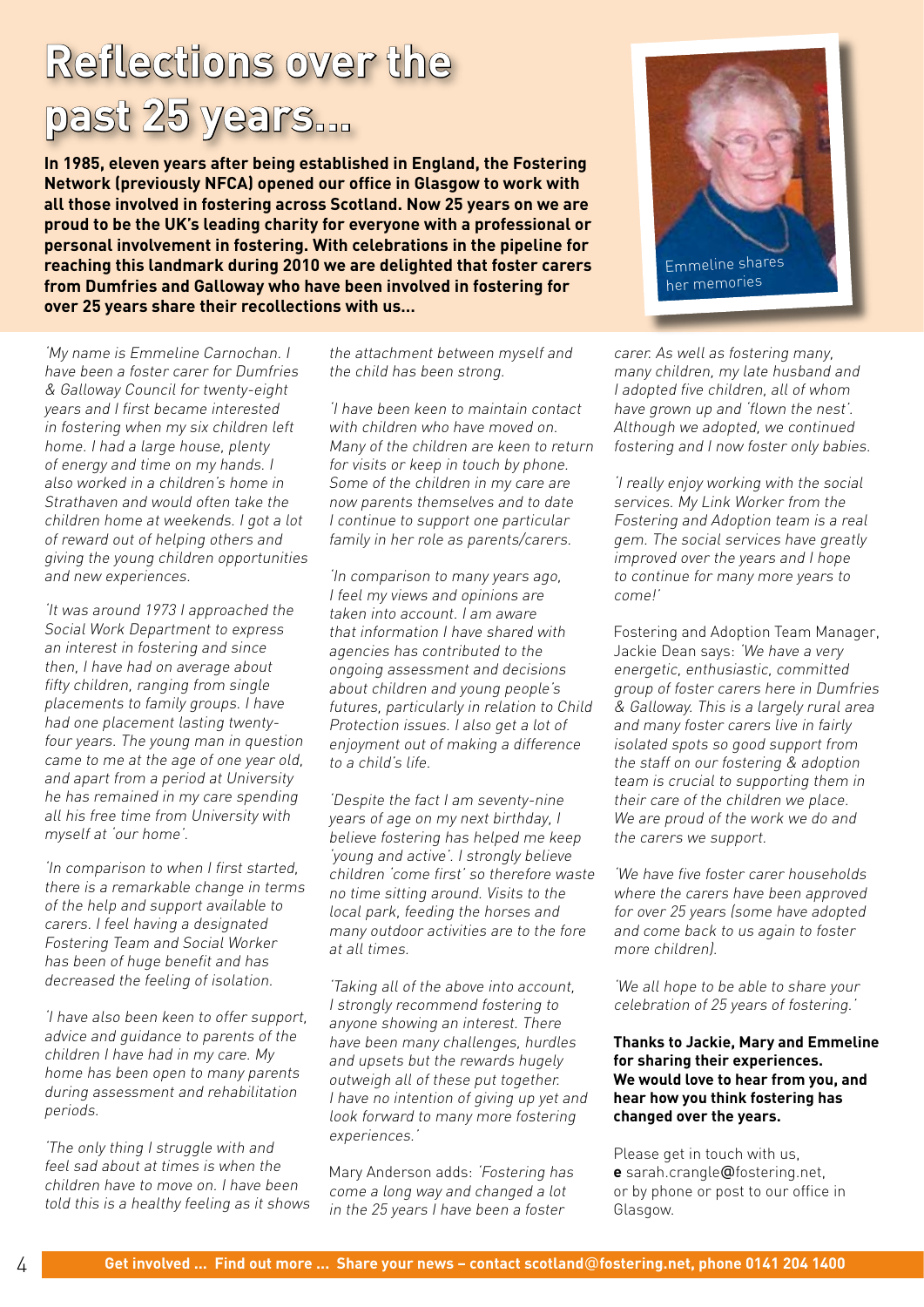## **Minimum allowance rates**

**Each year,** the Fostering Network publish recommended minimum rates for fostering in the UK which vary according to the age of the child. These are designed to cover the cost of looking after a fostered child, and do not include any form of reward for the carer.

These will remain at the current levels during 2010-11 despite the overall fall in the cost of living this year. For further information on how these are calculated, visit www.fostering. net/resources/statistics/recommendedminimum-allowances

While half of local authorities in Scotland are meeting our recommended minimum rates,

Minimum weekly allowances for fostered children, from April 2010 (2009 rates in brackets):

| Age $0-4$ : | £125.09 | (E125.09) |
|-------------|---------|-----------|
| Age 5-10:   | £142.49 | [£142.49] |
| Age 11-15:  | £177.38 | (E177.38) |
| Age $16+$ : | £215.74 | (E215.74) |

there is no government minimum allowance in Scotland and many foster carers are left with the choice to dip into their own pockets or see their fostered children go without. National minimum allowances have been set by the governments in England and Northern Ireland and the Fostering Network want to see a statutory national minimum allowance in Scotland so that all foster carers know they will be able to cover the costs of fostering.

**Sons and Daughters Week** was marked by South Lanarkshire Council who invited children of foster carers to submit a poem, story or drawing that expressed their views of being part of a fostering household. The winning entry in the senior age group was submitted by Laura Niven, aged 13 years. Laura and her family have been fostering since April 2006 and have looked after a wide age range of children from just a few weeks old to 15 years old. They have helped children move back to their birth families and have also seen children move on to permanency. The family get a tremendous sense of satisfaction working as part of a team to provide positive outcomes for children and they enjoy the challenges and rewards that the fostering task brings to each member of the family.

# **Sons and daughters**



## **TO BE UNDERSTOOD**

I LOVE FOSTER CARING

ALL CHILDREN THAT WE HELP

SOMETIMES THEY ARE ANNOYING AND I CAN SCREAM FOR HELP BUT THINKING ABOUT ALL I'VE GOT AND ALL THE CHILDREN NEED SOME OF THEM JUST WANT SOME LOVE AND OTHERS ARE SAD WITH GRIEF

THIS JOB WE DO IS NOT EASY AND I'M GLAD OUR FAMILY IS STRONG A MUM AND DAD TO TEACH US WHAT'S RIGHT AND ALSO WRONG THE CHILDREN THAT WE CARE FOR SOMETIMES DON'T WANT OUR LOVE BUT WE JUST KEEP OUR PATIENCE AND GIVE THEM TIME TO ADJUST SOME CHILDREN COME FOR A SHORT TIME AND SOME COME FOR A WHILE

THE ONES THAT LEAVE WITH A NEW MUM AND DAD ALWAYS MAKE US SMILE

THAT'S WHY I LOVE FOSTER CARING IT'S SUCH A REWARDING JOB WE HOPE ONE DAY THESE KIDS WILL LOOK BACK AND REMEMBER THEY WERE LOVED.

A huge thanks to Laura for allowing us to publish her poem, and congratulations on winning the competition!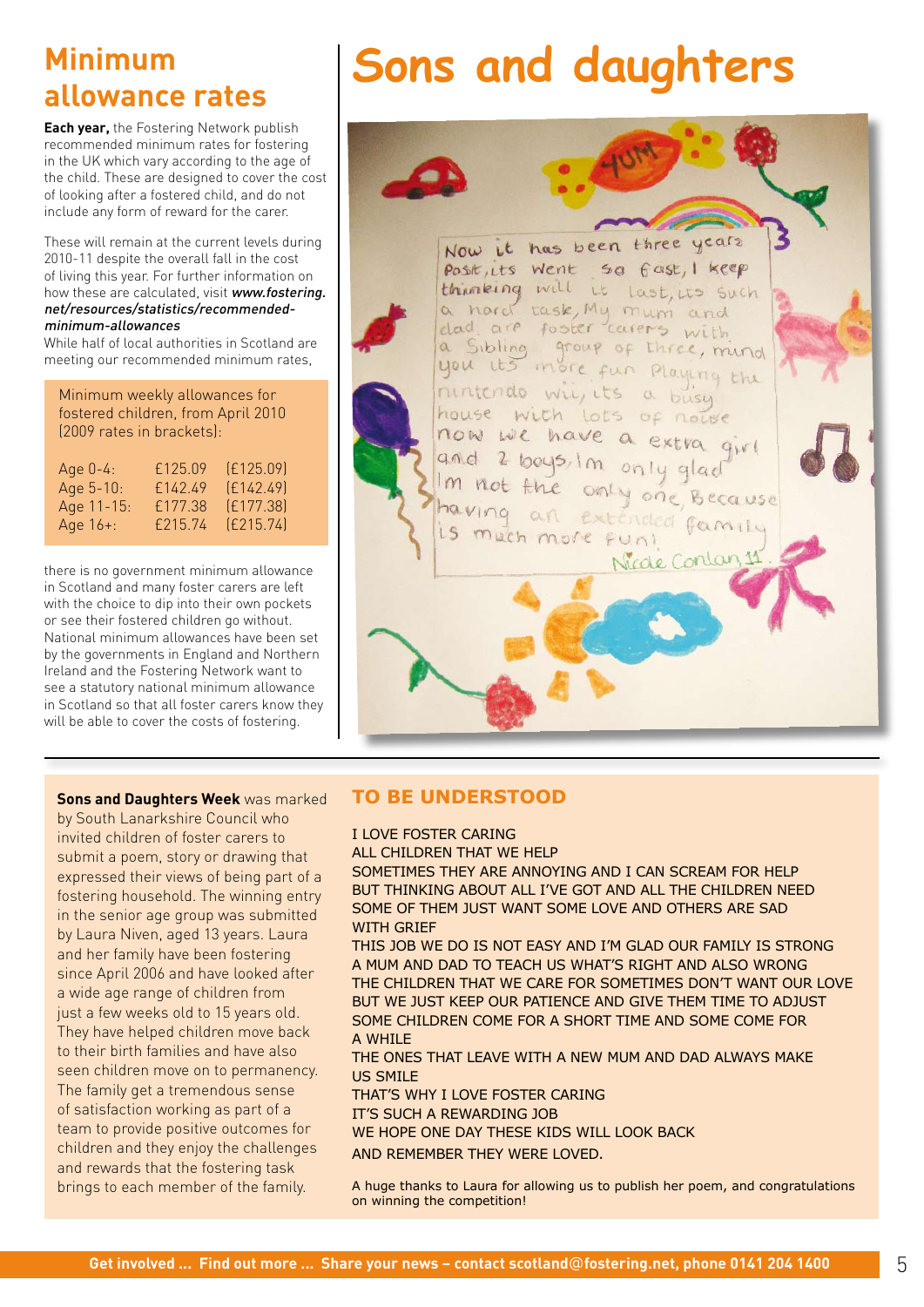## **Fostering Links project update**

### **Focus Groups**

#### **Now that the Fostering Links project is up and running** we are delighted

to confirm the dates of our next focus group meetings. These events take place twice a year and allow us to meet up with representatives from each fostering agency – local authorities, independent and voluntary providers – to get the views of foster carers and fostering workers on what issues they are facing locally and how these fit in nationally.

Places are limited for these meetings and ideally we would like to have a foster carer and a family placement worker from each fostering service represented. If you are in regular contact with others in your area and able to represent local issues and feed into our discussions nationally why not get in touch and put yourself forward as a focus group representative?

The next meetings will take place from 9.45am - 3.00pm on: Wednesday 3 March, Glasgow Thursday 11 March, Perth Tuesday 16 March, Inverness

## **Training**

The project aims to increase the confidence of foster carers in being able to share their experience and expertise. Free training opportunities in media skills, assertiveness skills and advocacy skills are planned across Scotland. These will be held:

Tuesday 27 April, Glasgow **Media Skills**

Wednesday 28 April, Glasgow **Assertiveness Skills**

Thursday 29 April, Edinburgh **Advocacy Skills**

Friday 30 April, Edinburgh **Media Skills**

If these sessions are of interest to you and you would like to find out more about them, please get in touch, **t** 0141 204 1400, **e** sarah.crangle@fostering.net



## New project worker's for the Fostering Network

**We are thrilled** to have recently appointed two new members of staff to take forward our work across Scotland and we all look forward to introducing them both to you over the coming months, at meetings, events and in the next newsletter!

It wasn't an easy task to decide on the best candidates for each of the posts as we had a lot of really good applications for the Recruitment and Retention project worker and the Young People's project worker posts.

Sara Lurie and Anne Black led the interviews and were joined in this process by Tina Conlon (foster carer), Kim Watson (Development Worker with Glasgow City Council) and Kieran Guckian – the son of foster carers. Kieran gives us a taster of what went on at the interview for the Young People's project worker…

I was invited to help with the interview panel in December 2009 for the Fostering Network's new Young People's project worker for Scotland. It was a great experience where I learned many skills needed for doing interviews and had a great time meeting the candidates and getting to know who would be the best person for the job.

Originally there were eight candidates but after the first interview this was narrowed down to four. At the first interview I gave a short presentation on what the job would offer, and what it was like to be the son of a foster carer. The candidates listened and afterwards used much of the presentation to build upon their ideas for the job. They came back with a lot of great ideas for the posts and duties and all did very well.

It was exciting to be in the position of choosing the best candidates for the second interview. The second interview involved the four candidates who were invited back. They gave a short presentation on their ideas for the resource the project will make and for the job. Afterwards, we (the panel) decided who was most suitable. I really enjoyed both interviews and look forward to any more opportunities to help out.

## by Kieran Guckian

Thanks Kieran for updating us with this piece and to Kieran, Tina, Kim and Anne for their support with the interviews!

Sara Lurie, Director, says: 'We were overwhelmed by the positive response to our recently advertised posts. There are some excellent folk out there and it was a tough decision to appoint – we were sorry we could only appoint two people!'

Remember, to find out more about either project please get in touch with us **e** scotland@fostering.net

Are you a young person or the son or daughter of a foster carer? Want to be involved in our work?

Email us at scotland@fostering.net and we will keep you up to date with what's happening!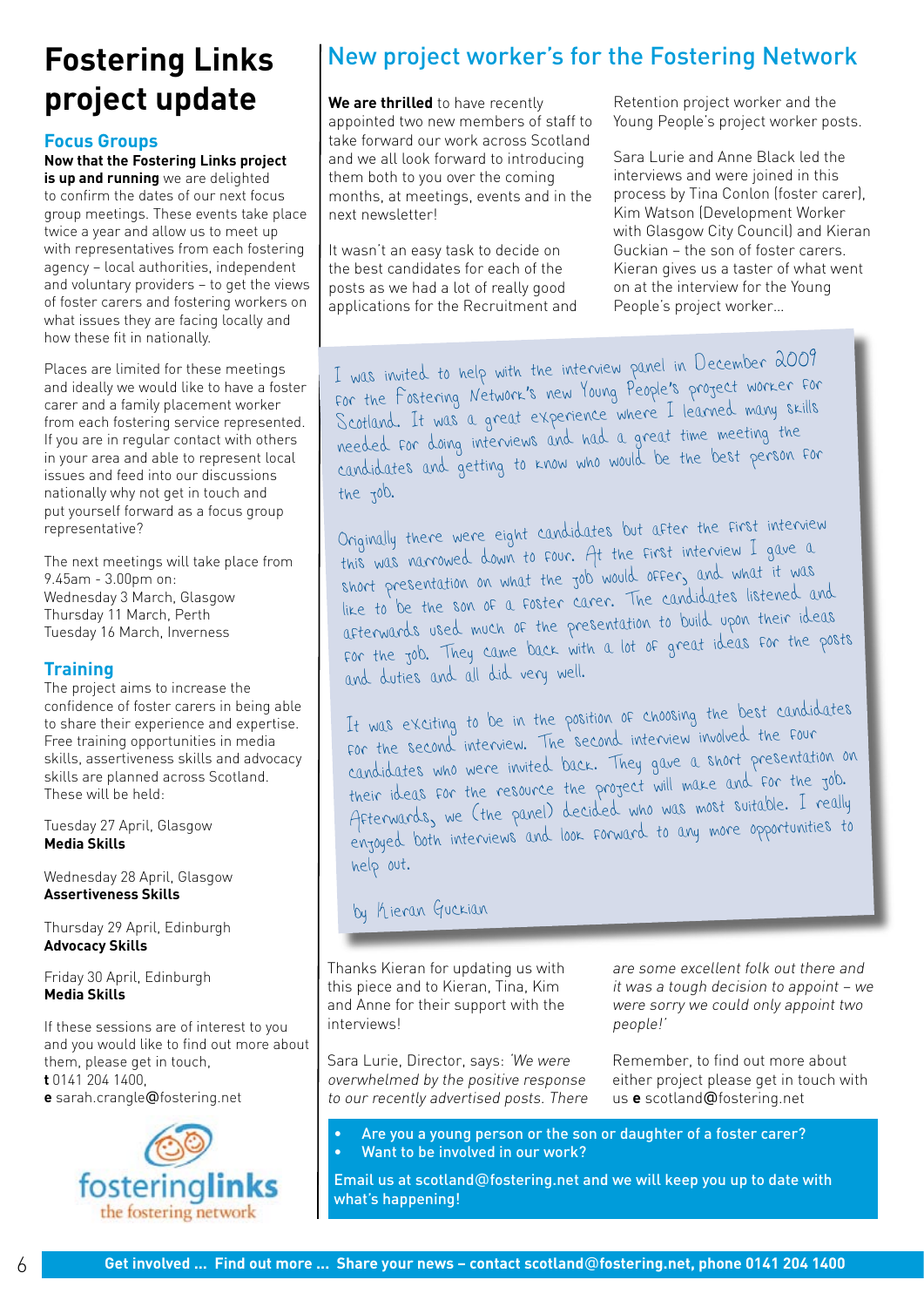# **Practice Development Event**

**A range of practitioners** including family placement students, social workers, team leaders and managers came together in Stirling in November when they attended our first practice development exchange event.

Faced with torrential downpours, floods and train disruptions throughout the country we were delighted that 28 colleagues representing 13 local authorities were able to meet up. Many delegates welcomed the opportunity to have time to reflect and share practice ideas and issues with colleagues from other agencies. Our Fosterline Scotland worker, Sandra Moody, hosted 'Sandra's Surgery' where delegates were able to get some face to face solutions to any queries or disputes they were experiencing.

Discussions focussed on the recently published Looked After Children Regulations and allowed participants the opportunity to share how these are impacting upon their day to day practice. Issues raised included:

- How frequently are foster carer reviews being held and what is there purpose? •
- Are agencies experiencing delays in applying for Permanence Orders due to not being familiar with this new legislation and are there a backlog of cases building up? •
- Who has authority in relation to day to day decision making and are ancillary provisions being delegated? •
- Are foster carers, children and their families being included in discussions regarding permanence orders and care planning? •

There was also the opportunity to reflect on the wider issues agencies are experiencing. Allowances and fees remain an important element, and recruiting more foster carers is a priority. Many agencies are experiencing an increase in the numbers of younger children

needing foster placements and it was highlighted at the meeting that there is a need to ensure that the numbers and ages of children within foster households meets the needs of each and every child. Unfortunately, due to a real need for more foster carers across the country, this does not always happen.

#### Overall the meeting was a successful **Permanence Orders – we want to hear from you...**

Are you fostering a child who was on a Parental Responsibilities Order (PRO) and who is now on a Permanence Order? If so, we would really like to hear what you have been told about these changes and what they mean for everyone involved; most importantly what the young person is being told about these changes and how they may affect them. Please get in touch with us and tell us about your experience.

## Together for Change – Campaign update

**The Together for Change** campaign was launched in October last year and over the last few months we have been working hard to get as many people as possible to sign up and pledge their support for the campaign.

The Fostering Network in Northern Ireland and England have hosted events exploring the core campaign themes - status and authority, learning and development, support, and pay. These events were well attended by foster carers, young people with experience of care and representatives from fostering services and other charities. Delegates were guided through the key campaign objectives which led to lively discussion among the audience, many of whom signed up to the campaign. Look out for similar events closer to home in the spring.

We were delighted to receive positive feedback from the four governments across the UK in response to the campaign launch. Children's minister Adam Ingram said: 'I recognise the very important role played by foster carers in providing secure and stable homes

for children. The Scottish Government believes that all carers of lookedafter children should be provided with equitable and appropriate support in carrying out this valuable service and that systems should be in place to ensure that carers can provide the best possible opportunities and chances to all looked-after children.'

It's only by working together that we can bring about the changes needed to achieve a foster care service fit for the 21st century.

We want to encourage you, your family and friends to add your support to the campaign by signing up at www.fostering.net/together-for-change

Do you use facebook? Keep up to date with campaigns, events and much more by joining our page at www.facebook. com/thefosteringnetwork





**Congratulations** to Joyce and Ronnie Loveland who recently celebrated 30 years of fostering with Moray Council. The couple were recognised by the fostering team and fellow foster carers at a celebration buffet hosted by the Council and were joined by over 70 people, including foster children and sons and daughters, foster carers, fostering staff and Councillors. Mr and Mrs Loveland have been valuable members of the fostering team for many years and Ronnie has also been involved in co-leading the Skills to Foster preparation training for foster carers. A letter of congratulations from Sandy Jardine, (Rangers Football Club), along with a signed football top were presented and were an added surprise for Ronnie!